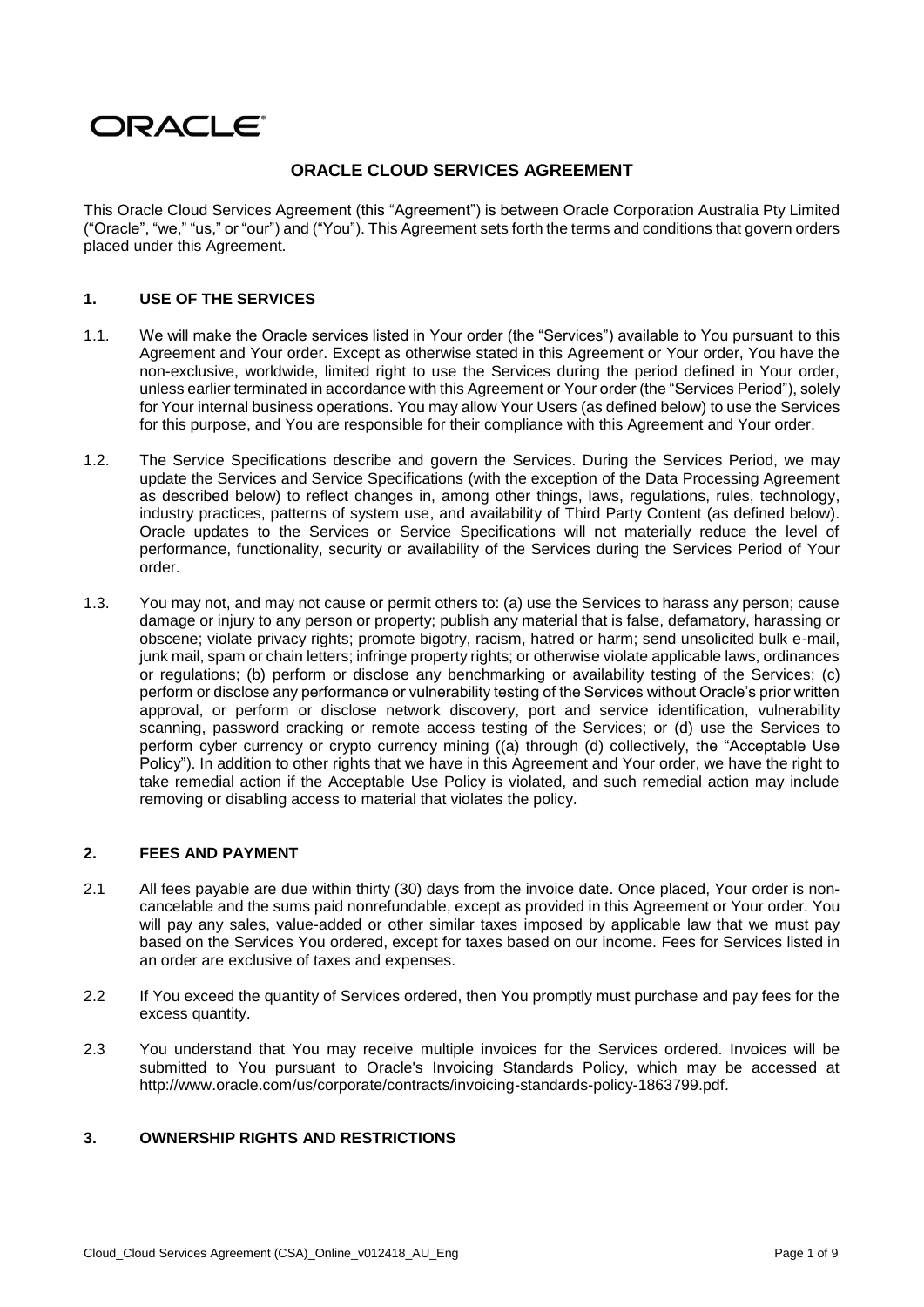- 3.1. You or Your licensors retain all ownership and intellectual property rights in and to Your Content (as defined below). We or our licensors retain all ownership and intellectual property rights in and to the Services, derivative works thereof, and anything developed or delivered by or on behalf of us under this Agreement.
- 3.2. You may have access to Third Party Content through use of the Services. Unless otherwise stated in Your order, all ownership and intellectual property rights in and to Third Party Content and the use of such content is governed by separate third party terms between You and the third party.
- 3.3. You grant us the right to host, use, process, display and transmit Your Content to provide the Services pursuant to and in accordance with this Agreement and Your order. You have sole responsibility for the accuracy, quality, integrity, legality, reliability, and appropriateness of Your Content, and for obtaining all rights related to Your Content required by Oracle to perform the Services.
- 3.4. You may not, and may not cause or permit others to: (a) modify, make derivative works of, disassemble, decompile, reverse engineer, reproduce, republish download or copy any part of the Services (including data structures or similar materials produced by programs); (b) access or use the Services to build or support, directly or indirectly, products or services competitive to Oracle; or (c) license, sell, transfer, assign, distribute, outsource, permit timesharing or service bureau use of, commercially exploit, or make available the Services to any third party except as permitted by this Agreement or Your order.

## **4. NONDISCLOSURE**

- 4.1. By virtue of this Agreement, the parties may disclose to each other information that is confidential ("Confidential Information"). Confidential Information shall be limited to the terms and pricing under this Agreement and Your order, Your Content residing in the Services, and all information clearly identified as confidential at the time of disclosure.
- 4.2. A party's Confidential Information shall not include information that: (a) is or becomes a part of the public domain through no act or omission of the other party; (b) was in the other party's lawful possession prior to the disclosure and had not been obtained by the other party either directly or indirectly from the disclosing party; (c) is lawfully disclosed to the other party by a third party without restriction on the disclosure; or (d) is independently developed by the other party.
- 4.3. Each party agrees not to disclose the other party's Confidential Information to any third party other than as set forth in the following sentence for a period of five years from the date of the disclosing party's disclosure of the Confidential Information to the receiving party; however, we will protect the confidentiality of Your Content residing in the Services for as long as such information resides in the Services. Each party may disclose Confidential Information only to those employees, agents or subcontractors who are required to protect it against unauthorized disclosure in a manner no less protective than required under this Agreement, and each party may disclose the other party's Confidential Information in any legal proceeding or to a governmental entity as required by law. We will protect the confidentiality of Your Content residing in the Services in accordance with the Oracle security practices defined as part of the Service Specifications applicable to Your order.

## **5. PROTECTION OF YOUR CONTENT**

- 5.1. In order to protect Your Content provided to Oracle as part of the provision of the Services, Oracle will comply with the following:
	- a. the relevant Oracle privacy policies applicable to the Services ordered, available at [http://www.oracle.com/us/legal/privacy/overview/index.html;](http://www.oracle.com/us/legal/privacy/overview/index.html) and
	- b. the applicable administrative, physical, technical and other safeguards, and other applicable aspects of system and content management, available at [http://www.oracle.com/us/corporate/contracts/cloud-services/index.html.](http://www.oracle.com/us/corporate/contracts/cloud-services/index.html)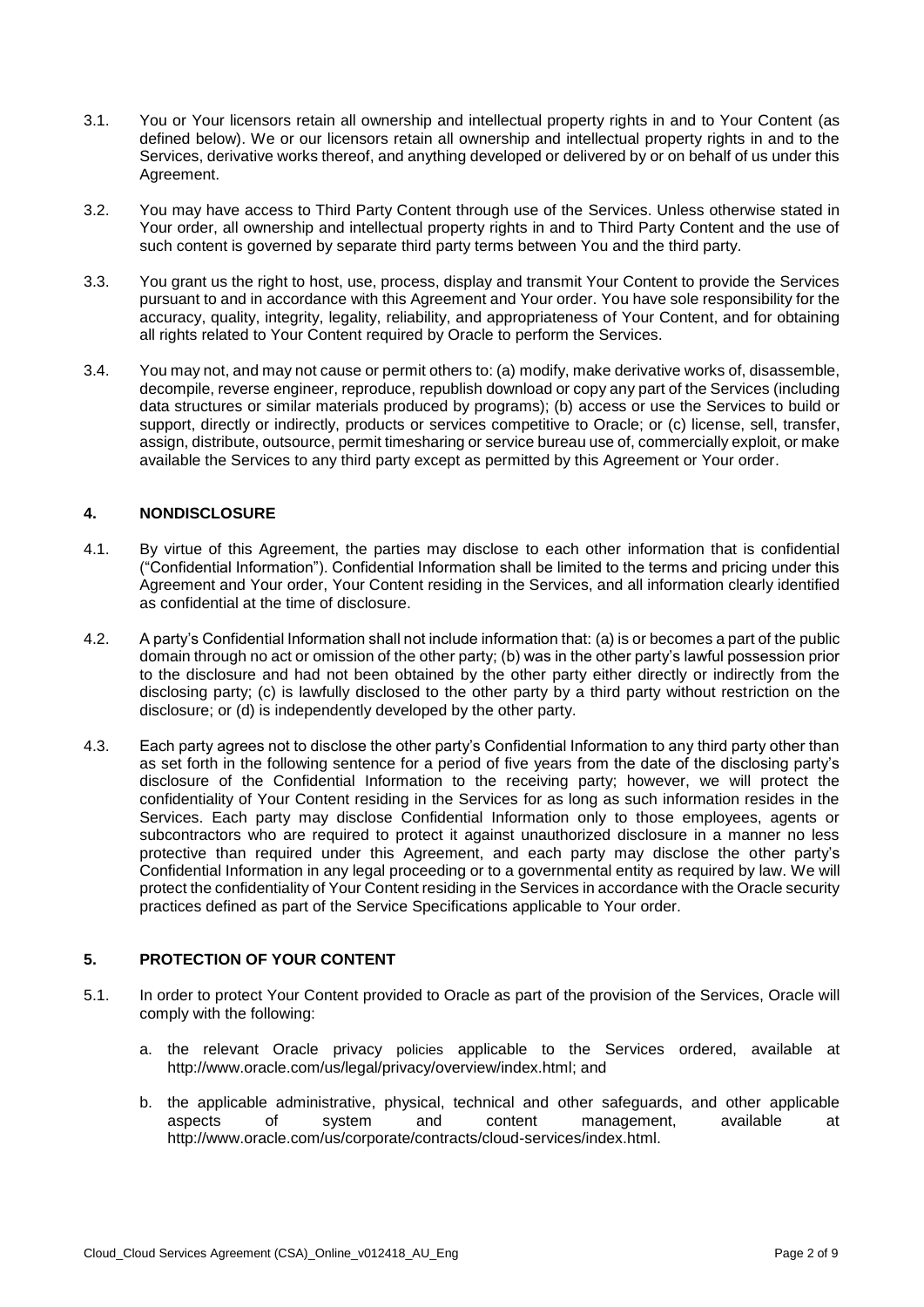- 5.2. To the extent Your Content includes Personal Data (as that term is defined in the Data Processing Agreement (as that term is defined below), Oracle will furthermore comply with the applicable version of the *Oracle Data Processing Agreement for Oracle Cloud Services* (the "Data Processing Agreement")*,* unless stated otherwise in Your order. The version of the Data Processing Agreement applicable to Your order (a) is available at<http://www.oracle.com/dataprocessingagreement> and is incorporated herein by reference, and (b) will remain in force during the Services Period of Your order. In the event of any conflict between the terms of the Data Processing Agreement and the terms of the Service Specifications (including any applicable Oracle privacy policies), the terms of the Data Processing Agreement shall take precedence.
- 5.3. Without prejudice to Sections 5.1 and 5.2 above, You are responsible for (a) any required notices, consents and/or authorizations related to Your provision of, and our processing of, Your Content (including any Personal Data) as part of the Services, (b) any security vulnerabilities, and the consequences of such vulnerabilities, arising from Your Content, including any viruses, Trojan horses, worms or other harmful programming routines contained in Your Content, and (c) any use by You or Your Users of the Services in a manner that is inconsistent with the terms of this Agreement. To the extent You disclose or transmit Your Content to a third party, we are no longer responsible for the security, integrity or confidentiality of such content outside of Oracle's control.
- 5.4. Unless otherwise specified in Your order (including in the Service Specifications), Your Content may not include any sensitive or special data that imposes specific data security or data protection obligations on Oracle in addition to or different from those specified in the Service Specifications. If available for the Services, You may purchase additional services from us (e.g., Oracle Payment Card Industry Compliance Services) designed to address specific data security or data protection requirements applicable to such sensitive or special data You seek to include in Your Content.

## **6. WARRANTIES, DISCLAIMERS AND EXCLUSIVE REMEDIES**

- 6.1. Each party represents that it has validly entered into this Agreement and that it has the power and authority to do so. We warrant that during the Services Period, we will perform the Services using commercially reasonable care and skill in all material respects as described in the Service Specifications. If the Services provided to You were not performed as warranted, You must promptly provide us with a written notice that describes the deficiency in the Services (including, as applicable, the service request number notifying us of the deficiency in the Services).
- 6.2. WE DO NOT WARRANT THAT THE SERVICES WILL BE PERFORMED ERROR-FREE OR UNINTERRUPTED, THAT WE WILL CORRECT ALL SERVICES ERRORS, OR THAT THE SERVICES WILL MEET YOUR REQUIREMENTS OR EXPECTATIONS. WE ARE NOT RESPONSIBLE FOR ANY ISSUES RELATED TO THE PERFORMANCE, OPERATION OR SECURITY OF THE SERVICES THAT ARISE FROM YOUR CONTENT OR THIRD PARTY CONTENT OR SERVICES PROVIDED BY THIRD PARTIES.
- 6.3. FOR ANY BREACH OF THE SERVICES WARRANTY, YOUR EXCLUSIVE REMEDY AND OUR ENTIRE LIABILITY SHALL BE THE CORRECTION OF THE DEFICIENT SERVICES THAT CAUSED THE BREACH OF WARRANTY, OR, IF WE CANNOT SUBSTANTIALLY CORRECT THE DEFICIENCY IN A COMMERCIALLY REASONABLE MANNER, YOU MAY END THE DEFICIENT SERVICES AND WE WILL REFUND TO YOU THE FEES FOR THE TERMINATED SERVICES THAT YOU PRE-PAID TO US FOR THE PERIOD FOLLOWING THE EFFECTIVE DATE OF TERMINATION.
- 6.4. TO THE EXTENT NOT PROHIBITED BY LAW, THESE WARRANTIES ARE EXCLUSIVE AND THERE ARE NO OTHER EXPRESS OR IMPLIED WARRANTIES OR CONDITIONS INCLUDING FOR SOFTWARE, HARDWARE, SYSTEMS, NETWORKS OR ENVIRONMENTS OR FOR MERCHANTABILITY, SATISFACTORY QUALITY AND FITNESS FOR A PARTICULAR PURPOSE.

#### **7. LIMITATION OF LIABILITY**

7.1. IN NO EVENT WILL EITHER PARTY OR ITS AFFILIATES BE LIABLE FOR ANY INDIRECT, CONSEQUENTIAL, INCIDENTAL, SPECIAL, PUNITIVE, OR EXEMPLARY DAMAGES, OR ANY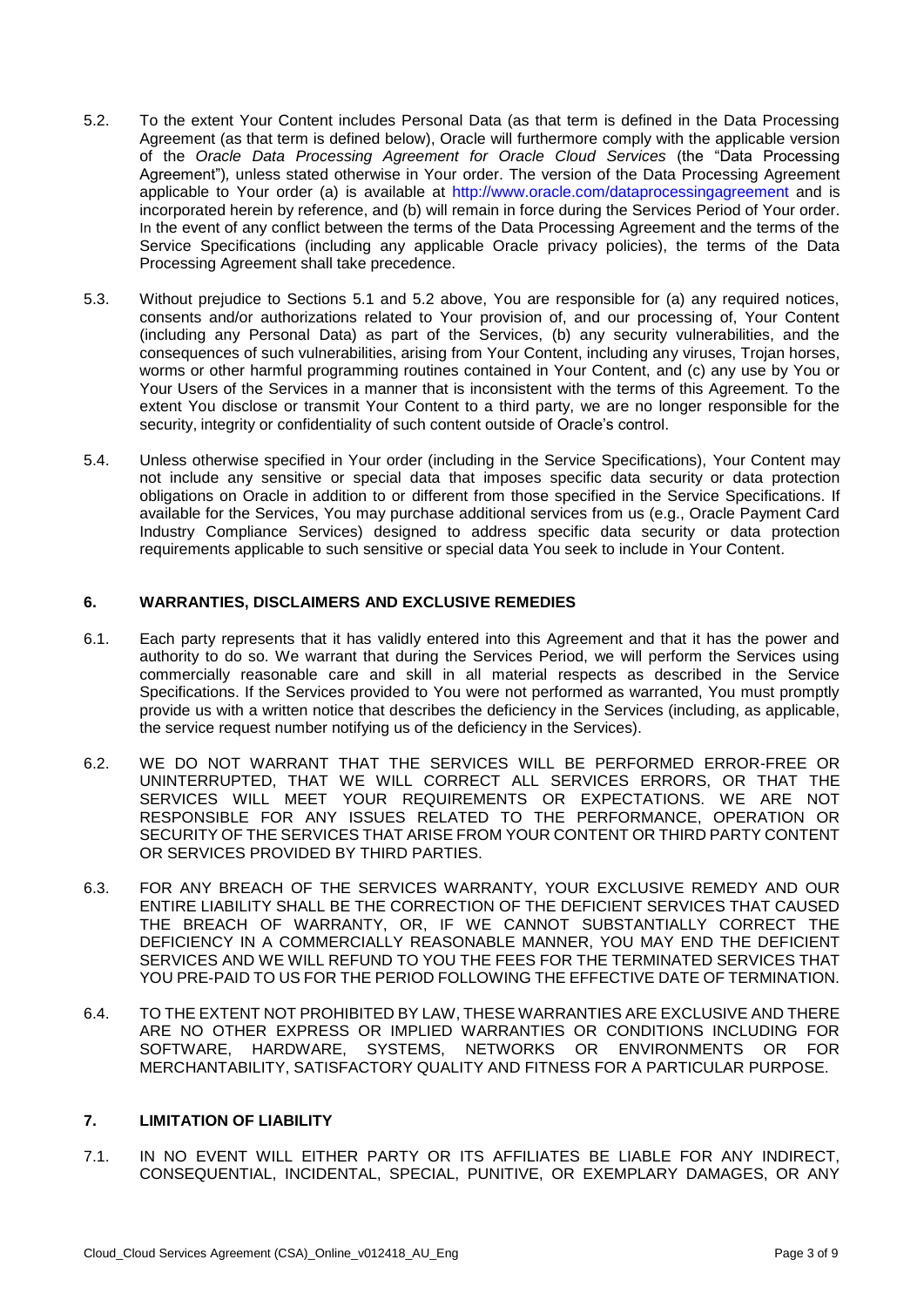LOSS OF REVENUE, PROFITS (EXCLUDING FEES UNDER THIS AGREEMENT), SALES, DATA, DATA USE GOODWILL OR REPUTATION.

7.2. IN NO EVENT SHALL THE AGGREGATE LIABILITY OF ORACLE AND OUR AFFILIATES ARISING OUT OF OR RELATED TO THIS AGREEMENT OR YOUR ORDER, WHETHER IN CONTRACT, TORT, OR OTHERWISE, EXCEED THE TOTAL AMOUNTS ACTUALLY PAID UNDER YOUR ORDER FOR THE SERVICES GIVING RISE TO THE LIABILITY DURING THE TWELVE (12) MONTHS IMMEDIATELY PRECEDING THE EVENT GIVING RISE TO SUCH LIABILITY.

#### **8. INDEMNIFICATION**

- 8.1. If a third party makes a claim against either You or Oracle ("Recipient" which may refer to You or us depending upon which party received the Material), that any information, design, specification, instruction, software, service, data, hardware, or material (collectively, "Material") furnished by either You or us ("Provider" which may refer to You or us depending on which party provided the Material) and used by the Recipient infringes the third party's intellectual property rights, the Provider, at the Provider's sole cost and expense, will defend the Recipient against the claim and indemnify the Recipient from the damages, liabilities, costs and expenses awarded by the court to the third party claiming infringement or the settlement agreed to by the Provider, if the Recipient does the following:
	- a. notifies the Provider promptly in writing, not later than 30 days after the Recipient receives notice of the claim (or sooner if required by applicable law);
	- b. gives the Provider sole control of the defense and any settlement negotiations; and
	- c. gives the Provider the information, authority and assistance the Provider needs to defend against or settle the claim.
- 8.2. If the Provider believes or it is determined that any of the Material may have violated a third party's intellectual property rights, the Provider may choose to either modify the Material to be non-infringing (while substantially preserving its utility or functionality) or obtain a license to allow for continued use, or if these alternatives are not commercially reasonable, the Provider may end the license for, and require return of, the applicable Material and refund any unused, prepaid fees the Recipient may have paid to the other party for such Material. If such return materially affects our ability to meet obligations under the relevant order, then we may, upon 30 days prior written notice, terminate the order. If such Material is third party technology and the terms of the third party license do not allow us to terminate the license, then we may, upon 30 days prior written notice, end the Services associated with such Material and refund any unused, prepaid fees for such Services.
- 8.3. The Provider will not indemnify the Recipient if the Recipient (a) alters the Material or uses it outside the scope of use identified in the Provider's user or program documentation or Service Specifications, or (b) uses a version of the Material which has been superseded, if the infringement claim could have been avoided by using an unaltered current version of the Material which was made available to the Recipient. The Provider will not indemnify the Recipient to the extent that an infringement claim is based upon any Material not furnished by the Provider. We will not indemnify You to the extent that an infringement claim is based on Third Party Content or any Material from a third party portal or other external source that is accessible or made available to You within or by the Services (e.g., a social media post from a third party blog or forum, a third party Web page accessed via a hyperlink, marketing data from third party data providers, etc.).
- 8.4. This Section 8 provides the parties' exclusive remedy for any infringement claims or damages.

#### **9. TERM AND TERMINATION**

- 9.1. This Agreement is valid for the order which this Agreement accompanies.
- 9.2. Services shall be provided for the Services Period defined in Your order. If stated in the Service Specifications, the Services Period of certain Services will automatically be extended for an additional Services Period of the same duration unless (i) You provide Oracle with written notice no later than thirty (30) days prior to the end of the applicable Services Period of Your intention not to renew such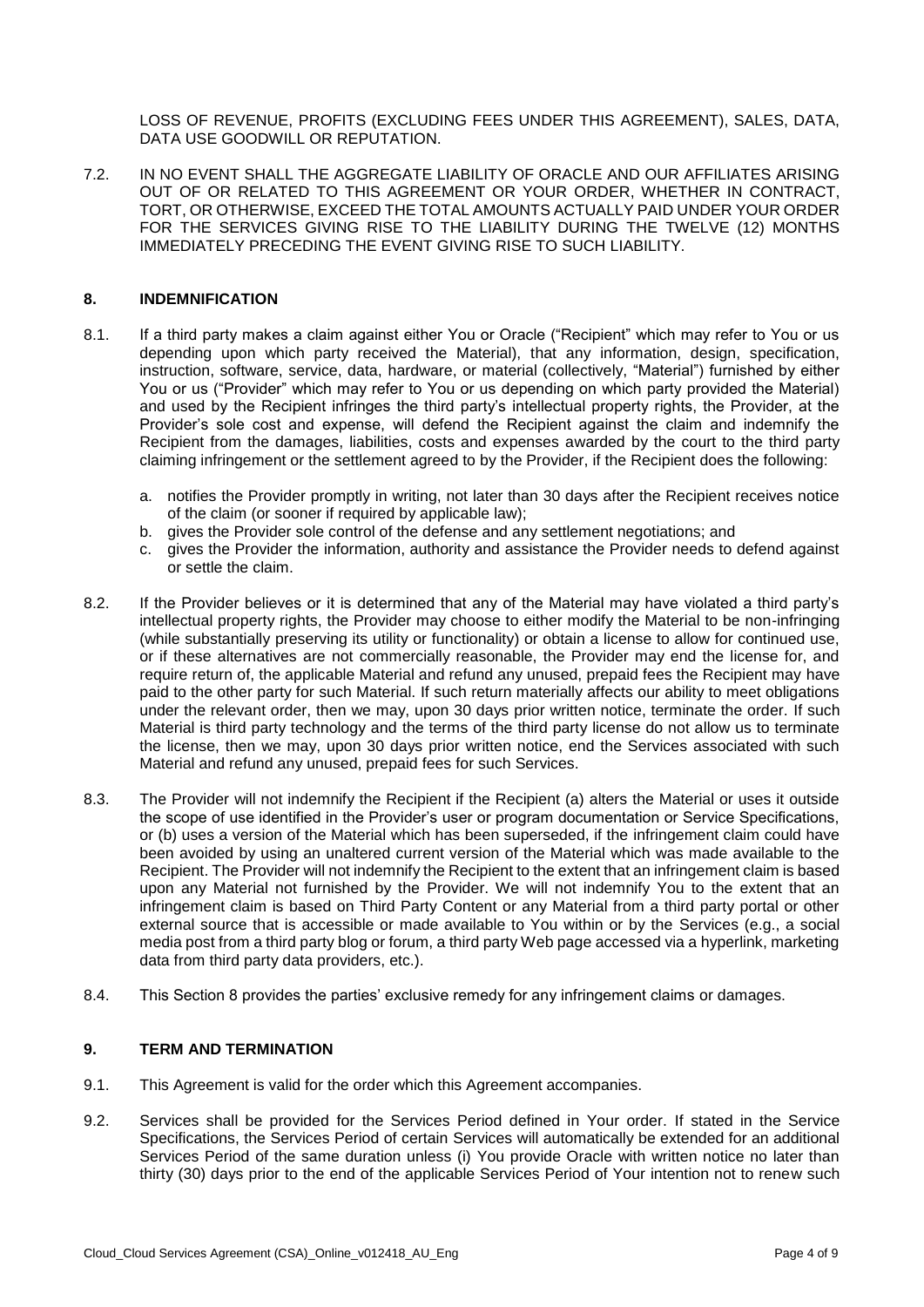Services, or (ii) Oracle provides You with written notice no later than ninety (90) days prior to the end of the applicable Services Period of its intention not to renew such Services.

- 9.3. We may suspend Your or Your Users' access to, or use of, the Services if we believe that (a) there is a significant threat to the functionality, security, integrity, or availability of the Services or any content, data, or applications in the Services; (b) You or Your Users are accessing or using the Services to commit an illegal act; or (c) there is a violation of the Acceptable Use Policy. When reasonably practicable and lawfully permitted, we will provide You with advance notice of any such suspension. We will use reasonable efforts to re-establish the Services promptly after we determine that the issue causing the suspension has been resolved. During any suspension period, we will make Your Content (as it existed on the suspension date) available to You. Any suspension under this Section shall not excuse You from Your obligation to make payments under this Agreement.
- 9.4. If either of us breaches a material term of this Agreement or any order and fails to correct the breach within 30 days of written specification of the breach, then the breaching party is in default and the nonbreaching party may terminate (a) in the case of breach of any order, the order under which the breach occurred, or (b) in the case of breach of the Agreement, the Agreement and any orders that have been placed under the Agreement. If we terminate any orders as specified in the preceding sentence, You must pay within 30 days all amounts that have accrued prior to such termination, as well as all sums remaining unpaid for the Services under such order(s) plus related taxes and expenses. Except for nonpayment of fees, the nonbreaching party may agree in its sole discretion to extend the 30 day period for so long as the breaching party continues reasonable efforts to cure the breach. You agree that if You are in default under this Agreement, You may not use those Services ordered.
- 9.5. At the end of the Services Period, we will make Your Content (as it existed at the end of the Services Period) available for retrieval by You during a retrieval period set out in the Service Specifications. At the end of such retrieval period, and except as may be required by law, we will delete or otherwise render unrecoverable any of Your Content that remains in the Services. Our data deletion practices are described in more detail in the Service Specifications.
- 9.6. Provisions that survive termination or expiration of this Agreement are those relating to limitation of liability, indemnification, payment and others which by their nature are intended to survive.

## **10. THIRD-PARTY CONTENT, SERVICES AND WEBSITES**

10.1 The Services may enable You to link to, transfer Your Content or Third Party Content to, or otherwise access third parties' websites, platforms, content, products, services, and information ("Third Party Services"). Oracle does not control and is not responsible for Third Party Services. You are solely responsible for complying with the terms of access and use of Third Party Services, and if Oracle accesses or uses any Third Party Services on Your behalf to facilitate performance of the Services, You are solely responsible for ensuring that such access and use, including through passwords, credentials or tokens issued or otherwise made available to You,is authorized by the terms of access and use for such services.

If You transfer or cause the transfer of Your Content or Third Party Content from the Services to a Third Party Service or other location, that transfer constitutes a distribution by You and not by Oracle.

- 10.2 Any Third Party Content we make accessible is provided on an "as-is" and "as available" basis without any warranty of any kind. You acknowledge and agree that we are not responsible for, and have no obligation to control, monitor, or correct, Third Party Content. We disclaim all liabilities arising from or related to Third Party Content.
- 10.3 You acknowledge that: (i) the nature, type, quality and availability of Third Party Content may change at any time during the Services Period, and (ii) features of the Services that interoperate with Third Party Services such as Facebook™, YouTube™ and Twitter™, etc. , depend on the continuing availability of such third parties' respective application programming interfaces (APIs). We may need to update, change or modify the Services under this Agreement as a result of a change in, or unavailability of, such Third Party Content, Third Party Services or APIs. If any third party ceases to make its Third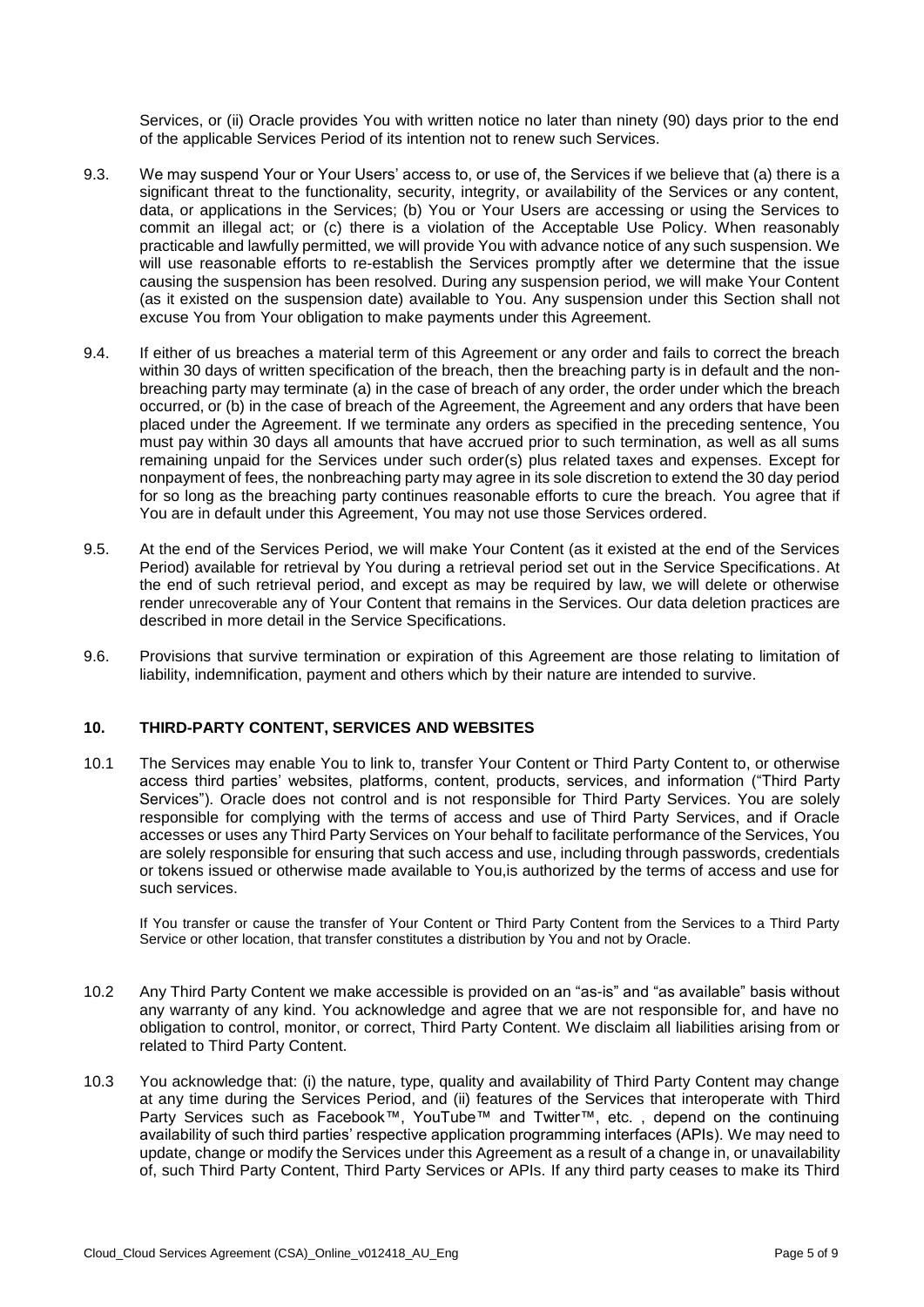Party Content or APIs available on reasonable terms for the Services, as determined by us in our sole discretion, we may cease providing access to the affected Third Party Content or Third Party Services without any liability to You. Any changes to Third Party Content, Third Party Services or APIs, including their unavailability, during the Services Period does not affect Your obligations under this Agreement or the applicable order, and You will not be entitled to any refund, credit or other compensation due to any such changes.

## **11. SERVICE MONITORING, ANALYSES AND ORACLE SOFTWARE**

- 11.1. We continuously monitor the Services to facilitate Oracle's operation of the Services; to help resolve Your service requests; to detect and address threats to the functionality, security, integrity, and availability of the Services as well as any content, data, or applications in the Services; and to detect and address illegal acts or violations of the Acceptable Use Policy. Oracle monitoring tools do not collect or store any of Your Content residing in the Services, except as needed for such purposes. Oracle does not monitor, and does not address issues with, non-Oracle software provided by You or any of Your Users that is stored in, or run on or through, the Services. Information collected by Oracle monitoring tools (excluding Your Content) may also be used to assist in managing Oracle's product and service portfolio, to help Oracle address deficiencies in its product and service offerings, and for license management purposes.
- 11.2. We may (i) compile statistical and other information related to the performance, operation and use of the Services, and (ii) use data from the Services in aggregated form for security and operations management, to create statistical analyses, and for research and development purposes (clauses i and ii are collectively referred to as "Service Analyses"). We may make Service Analyses publicly available; however, Service Analyses will not incorporate Your Content, Personal Data or Confidential Information in a form that could serve to identify You or any individual. We retain all intellectual property rights in Service Analyses.
- 11.3. We may provide You with the ability to obtain certain Oracle Software (as defined below) for use with the Services. If we provide Oracle Software to You and do not specify separate terms for such software, then such Oracle Software is provided as part of the Services and You have the non-exclusive, worldwide, limited right to use such Oracle Software, subject to the terms of this Agreement and Your order (except for separately licensed elements of the Oracle Software, which separately licensed elements are governed by the applicable separate terms), solely to facilitate Your use of the Services. You may allow Your Users to use the Oracle Software for this purpose, and You are responsible for their compliance with the license terms. Your right to use any Oracle Software will terminate upon the earlier of our notice (by web posting or otherwise) or the end of the Services associated with the Oracle Software. Notwithstanding the foregoing, if Oracle Software is licensed to You under separate terms, then Your use of such software is governed by the separate terms. Your right to use any part of the Oracle Software that is licensed under the separate terms is not restricted in any way by this Agreement.

## **12. EXPORT**

- 12.1. Export laws and regulations of the United States and any other relevant local export laws and regulations apply to the Services. Such export laws govern use of the Services (including technical data) and any Services deliverables provided under this Agreement, and You and we each agree to comply with all such export laws and regulations (including "deemed export" and "deemed re-export" regulations). You agree that no data, information, software programs and/or materials resulting from the Services (or direct product thereof) will be exported, directly or indirectly, in violation of these laws, or will be used for any purpose prohibited by these laws including, without limitation, nuclear, chemical, or biological weapons proliferation, or development of missile technology.
- 12.2. You acknowledge that the Services are designed with capabilities for You and Your Users to access the Services without regard to geographic location and to transfer or otherwise move Your Content between the Services and other locations such as User workstations. You are solely responsible for the authorization and management of User accounts across geographic locations, as well as export control and geographic transfer of Your Content.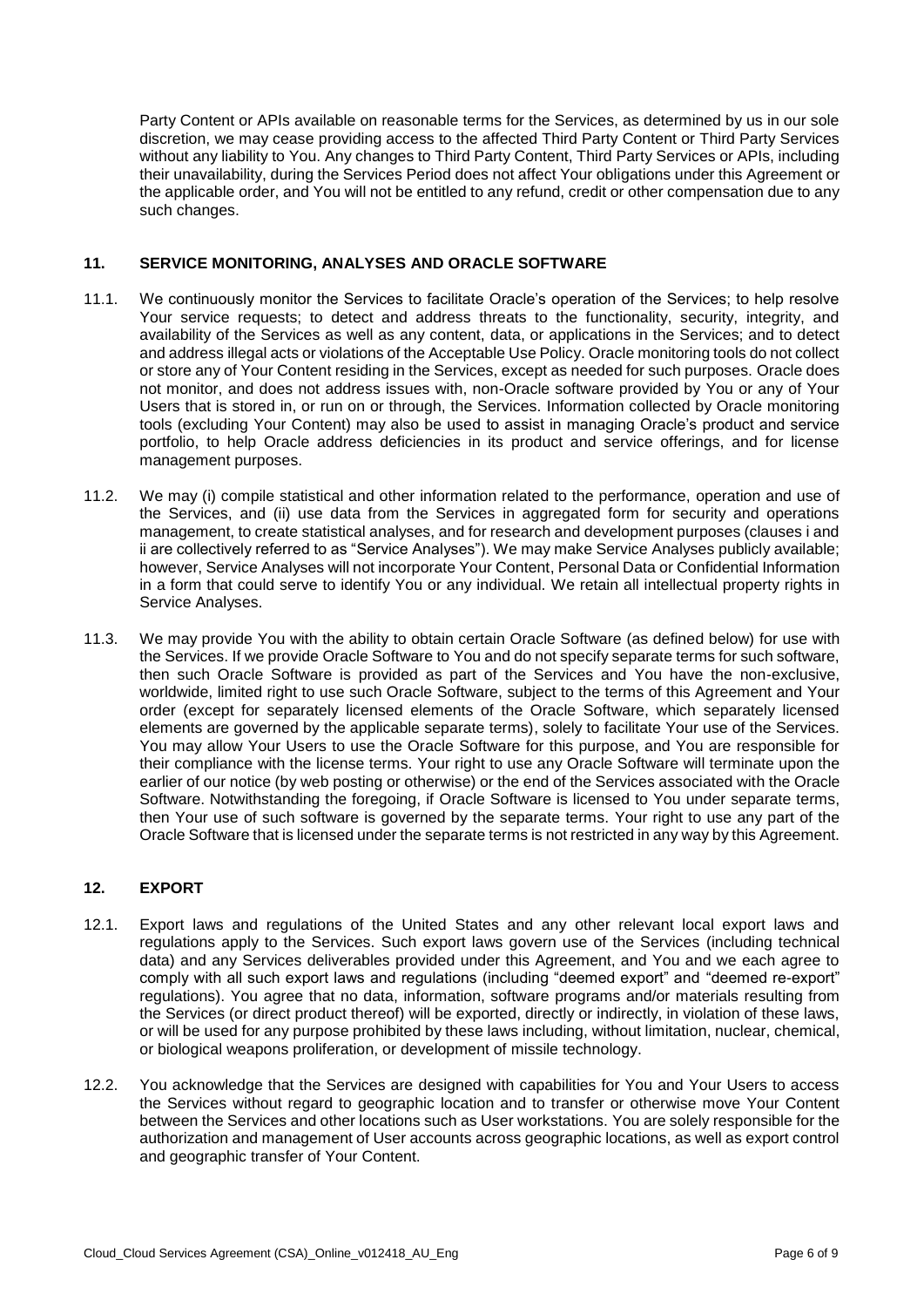## **13. FORCE MAJEURE**

Neither You nor we shall be responsible for failure or delay of performance if caused by: an act of war, hostility, or sabotage; act of God; pandemic; electrical, internet, or telecommunication outage that is not caused by the obligated party; government restrictions (including the denial or cancelation of any export, import or other license); or other event outside the reasonable control of the obligated party. Both You and we will use reasonable efforts to mitigate the effect of a force majeure event. If such event continues for more than 30 days, either of You or we may cancel unperformed Services and affected orders upon written notice. This Section does not excuse either party's obligation to take reasonable steps to follow its normal disaster recovery procedures or Your obligation to pay for the Services.

## **14. GOVERNING LAW AND JURISDICTION**

This Agreement is governed by the substantive and procedural laws of the State of New South Wales, Australia and you and Oracle agree to submit to the exclusive jurisdiction of, and venue in, the courts in Sydney, Australia in any dispute relating to this Agreement.

#### **15. NOTICE**

- 15.1. Any notice required under this Agreement shall be provided to the other party in writing. If You have a legal dispute with us or if You wish to provide a notice under the Indemnification Section of this Agreement, or if You become subject to insolvency or other similar legal proceedings, You will promptly send written notice to: Oracle Corporation Australia Pty Limited at 4 Julius Avenue, North Ryde, NSW 2113, Australia, Attention: General Counsel, Legal Department.
- 15.2. We may give notices applicable to our Services customers by means of a general notice on the Oracle portal for the Services, and notices specific to You by electronic mail to Your e-mail address on record in our account information or by written communication sent by first class mail or pre-paid post to Your address on record in our account information.

## **16. ASSIGNMENT**

You may not assign this Agreement or give or transfer the Services, or any interest in the Services, to another individual or entity.

## **17. OTHER**

- 17.1. We are an independent contractor, and each party agrees that no partnership, joint venture, or agency relationship exists between the parties.
- 17.2. Our business partners and other third parties, including any third parties with which the Services have integrations or that are retained by You to provide consulting services, implementation services or applications that interact with the Services, are independent of Oracle and are not Oracle's agents. We are not liable for, bound by, or responsible for any problems with the Services or Your Content arising due to any acts of any such business partner or third party, unless the business partner or third party is providing Services as our subcontractor on an engagement ordered under this Agreement and, if so, then only to the same extent as we would be responsible for our resources under this Agreement.
- 17.3. If any term of this Agreement is found to be invalid or unenforceable, the remaining provisions will remain effective and such term shall be replaced with another term consistent with the purpose and intent of this Agreement.
- 17.4. Except for actions for nonpayment or breach of Oracle's proprietary rights, no action, regardless of form, arising out of or relating to this Agreement may be brought by either party more than two years after the cause of action has accrued.
- 17.5. Prior to entering into an order governed by this Agreement, You are solely responsible for determining whether the Services meet Your technical, business or regulatory requirements. Oracle will cooperate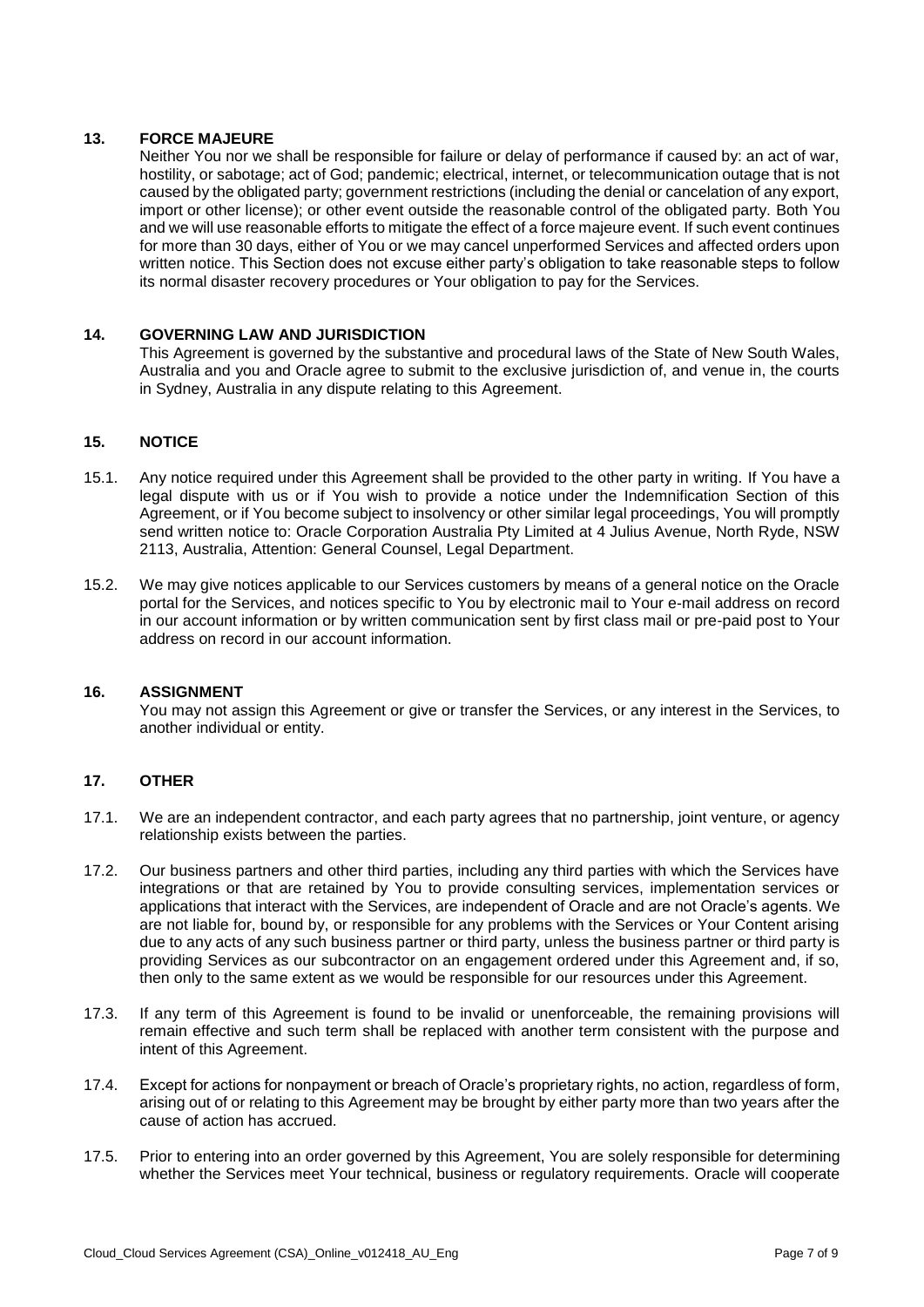with Your efforts to determine whether use of the standard Services are consistent with those requirements. Additional fees may apply to any additional work performed by Oracle or changes to the Services. You remain solely responsible for Your regulatory compliance in connection with Your use of the Services.

17.6. Upon forty-five (45) days written notice and no more than once every twelve (12) months, Oracle may audit Your compliance with the terms of this Agreement and Your order. You agree to cooperate with Oracle's audit and to provide reasonable assistance and access to information. Any such audit shall not unreasonably interfere with Your normal business operations.

#### **18. ENTIRE AGREEMENT**

- 18.1. You agree that this Agreement and the information which is incorporated into this Agreement by written reference (including reference to information contained in a URL or referenced policy), together with the applicable order, is the complete agreement for the Services ordered by You and supersedes all prior or contemporaneous agreements or representations, written or oral, regarding such Services.
- 18.2. It is expressly agreed that the terms of this Agreement and any Oracle order shall supersede the terms in any purchase order, procurement internet portal, or other similar non-Oracle document and no terms included in any such purchase order, portal, or other non-Oracle document shall apply to the Services ordered. In the event of any inconsistencies between the terms of an order and the Agreement, the order shall take precedence; however, unless expressly stated otherwise in an order, the terms of the Data Processing Agreement shall take precedence over any inconsistent terms in an order. This Agreement and orders hereunder may not be modified and the rights and restrictions may not be altered or waived except in a writing signed or accepted online by authorized representatives of You and of Oracle; however, Oracle may update the Service Specifications, including by posting updated documents on Oracle's websites. No third party beneficiary relationships are created by this Agreement.

#### **19. AGREEMENT DEFINITIONS**

- 19.1. "**Oracle Software**" means any software agent, application or tool that Oracle makes available to You for download specifically for purposes of facilitating Your access to, operation of, and/or use with, the Services.
- 19.2. "**Program Documentation**" refers to the user manuals, help windows, readme files for the Services and any Oracle Software. You may access the documentation online at<http://oracle.com/contracts> or such other address specified by Oracle.
- 19.3. "**Service Specifications**" means the following documents, as applicable to the Services under Your order: (a) the Oracle Cloud Hosting and Delivery Policies, the Program Documentation, the Oracle service descriptions, and the Data Processing Agreement described in this Agreement; (b) Oracle's privacy policies; and (c) any other Oracle documents that are referenced in or incorporated into Your order. The following do not apply to any non-Cloud Oracle service offerings acquired in Your order, such as professional services: the Oracle Cloud Hosting and Delivery Policies, Program Documentation, and the Data Processing Agreement. The following do not apply to any Oracle Software: the Oracle Cloud Hosting and Delivery Policies, Oracle service descriptions, and the Data Processing Agreement.
- 19.4. "**Third Party Content**" means all software, data, text, images, audio, video, photographs and other content and material, in any format, that are obtained or derived from third party sources outside of Oracle that You may access through, within, or in conjunction with Your use of, the Services. Examples of Third Party Content include data feeds from social network services, rss feeds from blog posts, Oracle data marketplaces and libraries, dictionaries, and marketing data. Third Party Content includes thirdparty sourced materials accessed or obtained by Your use of the Services or any Oracle-provided tools.
- 19.5. "**Users**" means, for Services, those employees, contractors, and end users, as applicable, authorized by You or on Your behalf to use the Services in accordance with this Agreement and Your order. For